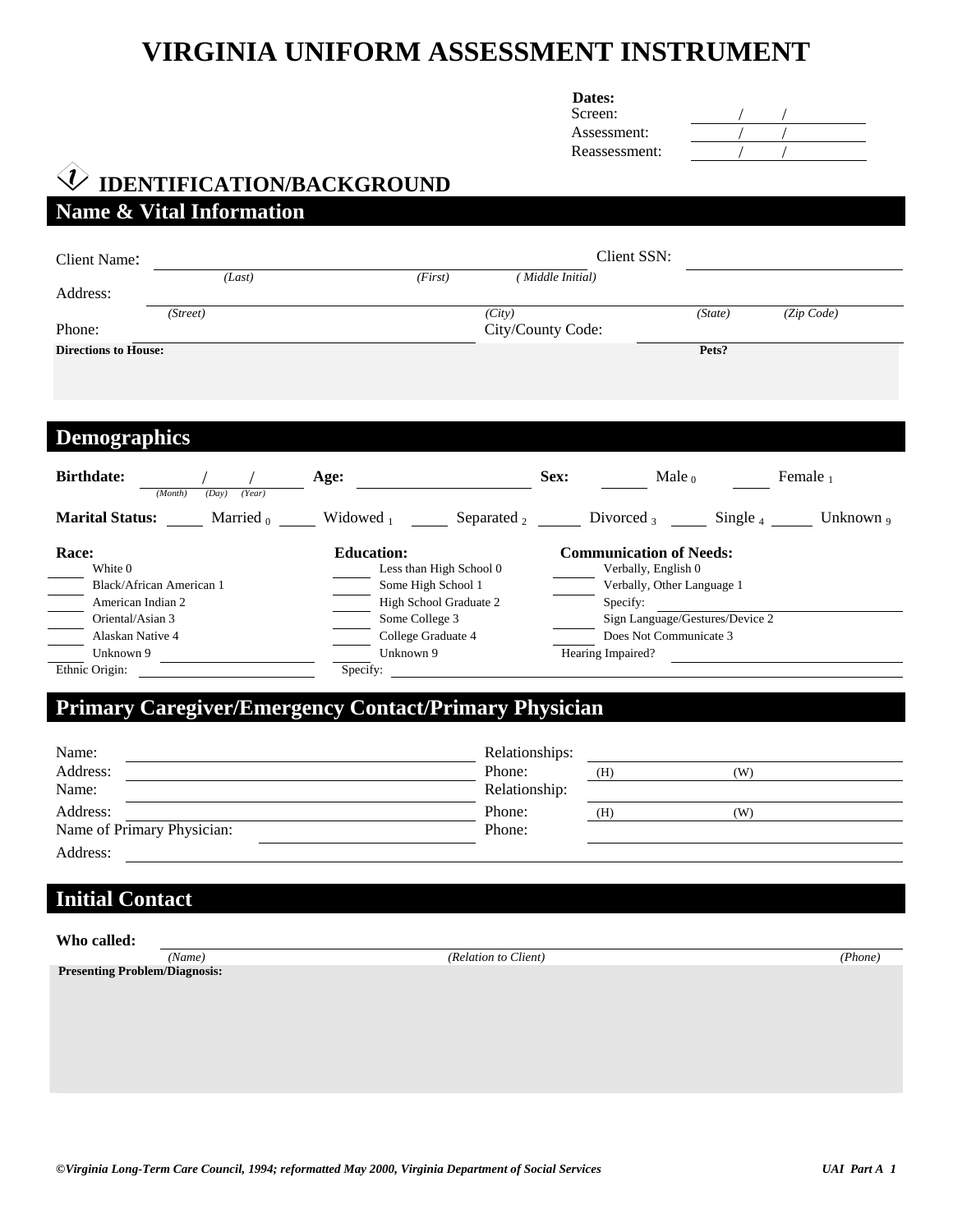# **Current Formal Services**

#### **Do you currently use any of the following types of services?**

| $\bf{No}$ <sub>0</sub> | Yes <sub>1</sub> | (Check All Services That Apply)<br><b>Adult Day Care</b> | <b>Provider/Frequency:</b> |
|------------------------|------------------|----------------------------------------------------------|----------------------------|
|                        |                  | <b>Adult Protective</b>                                  |                            |
|                        |                  | Case Management                                          |                            |
|                        |                  | Chore/Companion/Homemaker                                |                            |
|                        |                  | Congregate Meals/Senior Center                           |                            |
|                        |                  | Financial Management/Counseling                          |                            |
|                        |                  | Friendly Visitor/Telephone Reassurance                   |                            |
|                        |                  | Habilitation/Supported Employee                          |                            |
|                        |                  | <b>Home Delivered Meals</b>                              |                            |
|                        |                  | Home Health/Rehabilitation                               |                            |
|                        |                  | Home Repairs/Weatherization                              |                            |
|                        |                  | Housing                                                  |                            |
|                        |                  | Legal                                                    |                            |
|                        |                  | Mental Health (Inpatient/Outpatient)                     |                            |
|                        |                  | <b>Mental Retardation</b>                                |                            |
|                        |                  | Personal Care                                            |                            |
|                        |                  | Respite                                                  |                            |
|                        |                  | Substance Abuse                                          |                            |
|                        |                  | Transportation                                           |                            |
|                        |                  | <b>Vocational Rehab/Job Counseling</b>                   |                            |
|                        |                  | Other:                                                   |                            |

# **Financial Resources**

|                                                                                                                                                                         | Where are you on the scale for annual<br>(monthly) family income before taxes?                        |                                                                                                                                                                                            | Does anyone cash your check, pay your bills |          |                                                                                                                    |                                    |                |
|-------------------------------------------------------------------------------------------------------------------------------------------------------------------------|-------------------------------------------------------------------------------------------------------|--------------------------------------------------------------------------------------------------------------------------------------------------------------------------------------------|---------------------------------------------|----------|--------------------------------------------------------------------------------------------------------------------|------------------------------------|----------------|
| $\frac{1}{\sqrt{2}}$<br>$\frac{1}{2}$                                                                                                                                   | \$20,000 or More<br>$$15,000 - 19,999$<br>$$11,000 - 14,999$<br>$$9,500 - 10,999$<br>$$7,000 - 9,499$ | $$1,667$ or more) <sub>0</sub><br>$$1,250 - $1,666$ <sub>1</sub><br>$($ \$ 917 - \$1,249) $_2$<br>$($ \$792 - \$916) $_3$<br>$(S\ 583 - S\ 791)_4$<br>$$5,500 - 6,999$ (\$ 458 - \$ 582) 5 | $\bf{No}$ <sub>0</sub>                      | Yes $_1$ | Legal Guardian<br>Power of Attorney<br>Representative Payee<br>Other                                               | <b>Names</b>                       |                |
|                                                                                                                                                                         | \$5,499 or Less                                                                                       | $($ 457 or Less $)$ 6                                                                                                                                                                      |                                             |          | Do you receive any benefits or entitlements?                                                                       |                                    |                |
| Unknown <sub>9</sub><br>Optional: Total monthly<br>Do you currently receive income from?<br>Optional: Amount<br>$\bf{No}$ <sub>0</sub><br>Yes $_1$<br><b>Black Lung</b> |                                                                                                       |                                                                                                                                                                                            | $\bf{No}$ <sub>0</sub>                      | Yes $_1$ | Food Stamps<br><b>General Relief</b><br>State and Local Hospitalization<br><b>Subsidized Housing</b><br>Tax Relief |                                    |                |
|                                                                                                                                                                         | Pension                                                                                               | Social Security<br><b>VA Benefits</b><br>Wages/Salary                                                                                                                                      |                                             |          | What types of health insurance do you have?<br>Medicare, #<br>Medicaid, #                                          |                                    |                |
|                                                                                                                                                                         | Other                                                                                                 |                                                                                                                                                                                            |                                             |          | Pending:<br><i><b>OMB/SLMB:</b></i><br>All Other Public/Private:                                                   | No <sub>0</sub><br>No <sub>0</sub> | Yes 1<br>Yes 1 |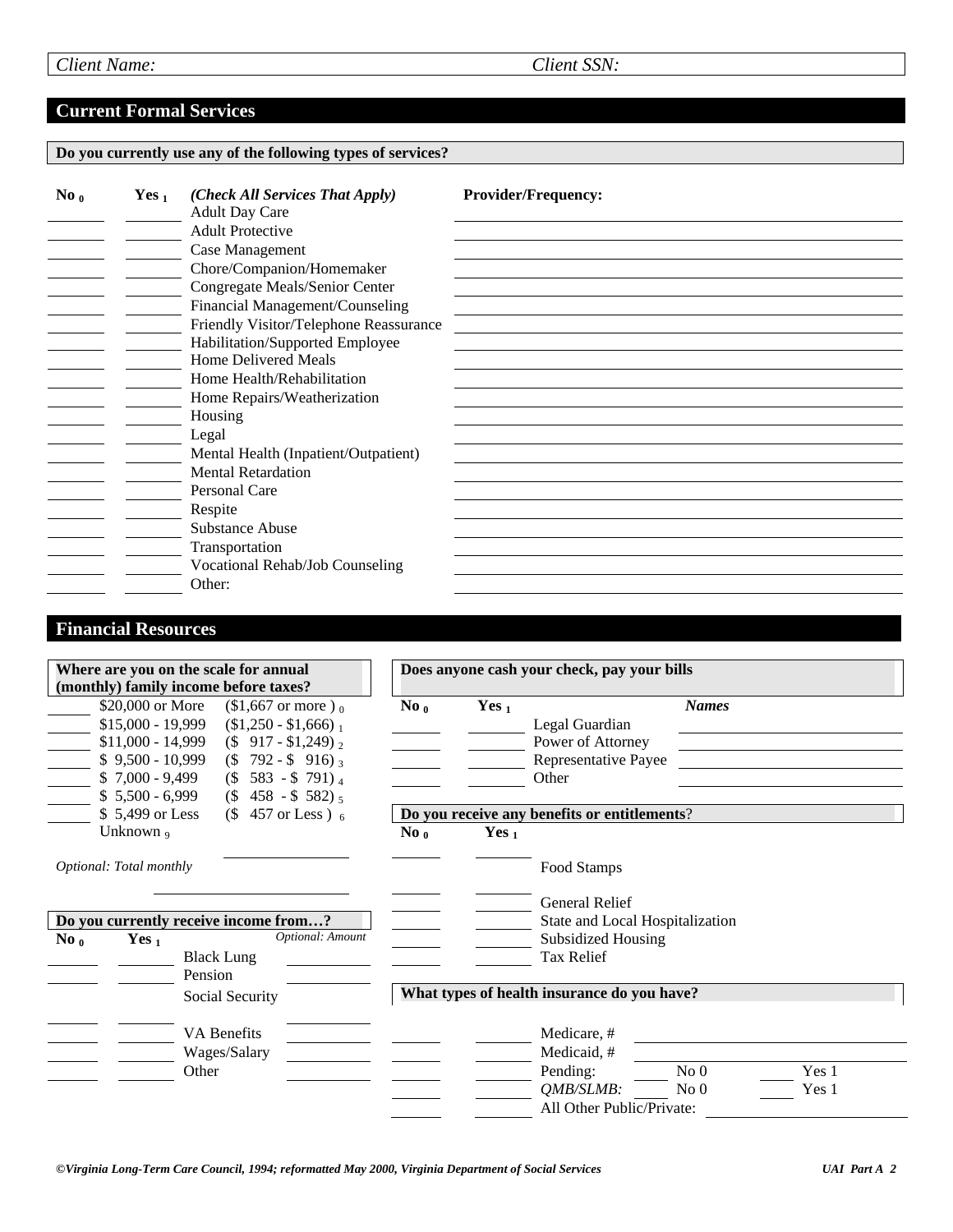# **Physical Environment**

| Where do you usually live? Does anyone live with you? |                                          |            |                                    |            |                                 |                                                     |
|-------------------------------------------------------|------------------------------------------|------------|------------------------------------|------------|---------------------------------|-----------------------------------------------------|
|                                                       |                                          | Alone $_1$ | Spouse 2                           | Other $_3$ |                                 | <b>Names of Persons in</b><br>Household             |
|                                                       | House: Own $_0$                          |            |                                    |            |                                 |                                                     |
|                                                       | House: Rent $_1$                         |            |                                    |            |                                 |                                                     |
|                                                       | House: Other $_2$                        |            |                                    |            |                                 |                                                     |
|                                                       | Apartment <sub>3</sub>                   |            |                                    |            |                                 |                                                     |
|                                                       | Rented Room 4                            |            |                                    |            |                                 |                                                     |
|                                                       |                                          |            | <b>Name of Provider</b><br>(Place) |            | <b>Admission</b><br><b>Date</b> | <b>Provider</b><br><b>Number</b><br>(If Applicable) |
|                                                       | Adult Care Residence <sub>50</sub>       |            |                                    |            |                                 |                                                     |
|                                                       | Adult Foster <sub>60</sub>               |            |                                    |            |                                 |                                                     |
|                                                       | Nursing Facility $70$                    |            |                                    |            |                                 |                                                     |
|                                                       | Mental Health/Retardation Facility<br>80 |            |                                    |            |                                 |                                                     |
|                                                       | Other $90$                               |            |                                    |            |                                 |                                                     |

| $\bf{No}$ <sub>0</sub> | Yes $_1$ | Where you usually live are there any problems?<br>(Check All Problems That Apply) | <b>Describe Problems:</b> |
|------------------------|----------|-----------------------------------------------------------------------------------|---------------------------|
|                        |          | <b>Barriers</b> to Access                                                         |                           |
|                        |          | <b>Electric Hazards</b>                                                           |                           |
|                        |          | Fire Hazards/No Smoke Alarm                                                       |                           |
|                        |          | Insufficient Heat/Air Conditioning                                                |                           |
|                        |          | Insufficient Hot Water/Water                                                      |                           |
|                        |          | Lack of/Poor Toilet Facilities (Inside/Outside)                                   |                           |
|                        |          | Lack of/Defective Stove, Refrigerator, Freezer                                    |                           |
|                        |          | Lack of/Defective Washer/Dryer                                                    |                           |
|                        |          | Lack of/Poor Bathing Facilities                                                   |                           |
|                        |          | <b>Structural Problems</b>                                                        |                           |
|                        |          | Telephone Not Accessible                                                          |                           |
|                        |          | Unsafe Neighborhood                                                               |                           |
|                        |          | Unsafe/Poor Lighting                                                              |                           |
|                        |          | <b>Unsanitary Conditions</b>                                                      |                           |
|                        |          | Other:                                                                            |                           |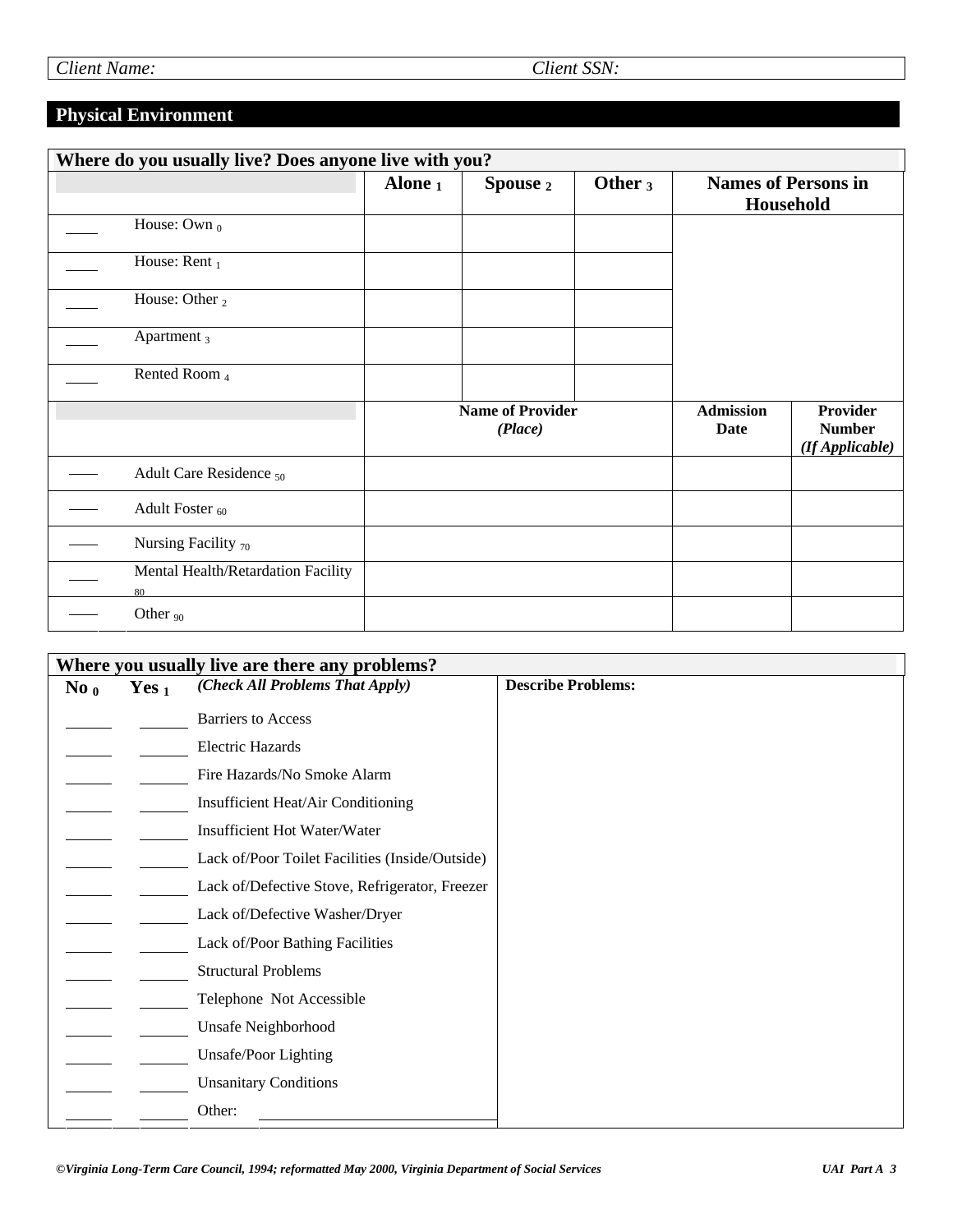#### *Client Name: Client SSN:*

#### $\bigotimes$  **FUNCTIONAL STATUS** *(Check only one block for each level of functioning.)*   **MH & HH 3 D Performed D MH Only 10 HH Only 2 D Is Not D ADLS Needs Help? by Others 40 Mechanical Human Help .Performed Help 50**  ٦ Physical<br>Assistance Physical  $\mathrm{No}_{00}$  Yes Supervision 1 Supervision 1 **Assistance** Bathing Dressing Toileting Transferring Fed Spoon Fed 1 Syringe/ Tube by IV 3 Fed 2 Eating/Feeding **Continence Needs Help? Incontinent D External D Indwelling D Ostomy D Ext. Device/ Incontinent Indwelling/ Device Catheter**  Less than  **Ostomy** Weekly or Weekly 1 Self Care 2 More 3 Not Self Care 4 Not Self Care 5 Not Self Care 6 No <sub>00</sub> Yes Bowel Bladder  **MH Only 10 MH & HH 3 D Performed D Is Not D Ambulation Needs Help? HH Only 2 D Mechanical Human Help by Others 40 Performed 50 Help**  Physical<br>Assistance Physical No <sub>00</sub> Yes Supervision 1 Supervision 1 Assistance 2 Walking Wheeling Stairclimbing **Confined Confined** Moves About Does Not Move About Mobility **IADLS Needs Help?**  Comments: D  $No<sub>0</sub>$  $Yes<sub>1</sub>$ Meal Preparation Housekeeping Laundry Money Mgmt. Transportation **Outcome: Is this a short assessment?**  Shopping No, Continue with Section 3 (0) Yes, Service Referrals (1) Yes, No Service Referrals (2) Using Phone Home Maintenance Screener: Agency: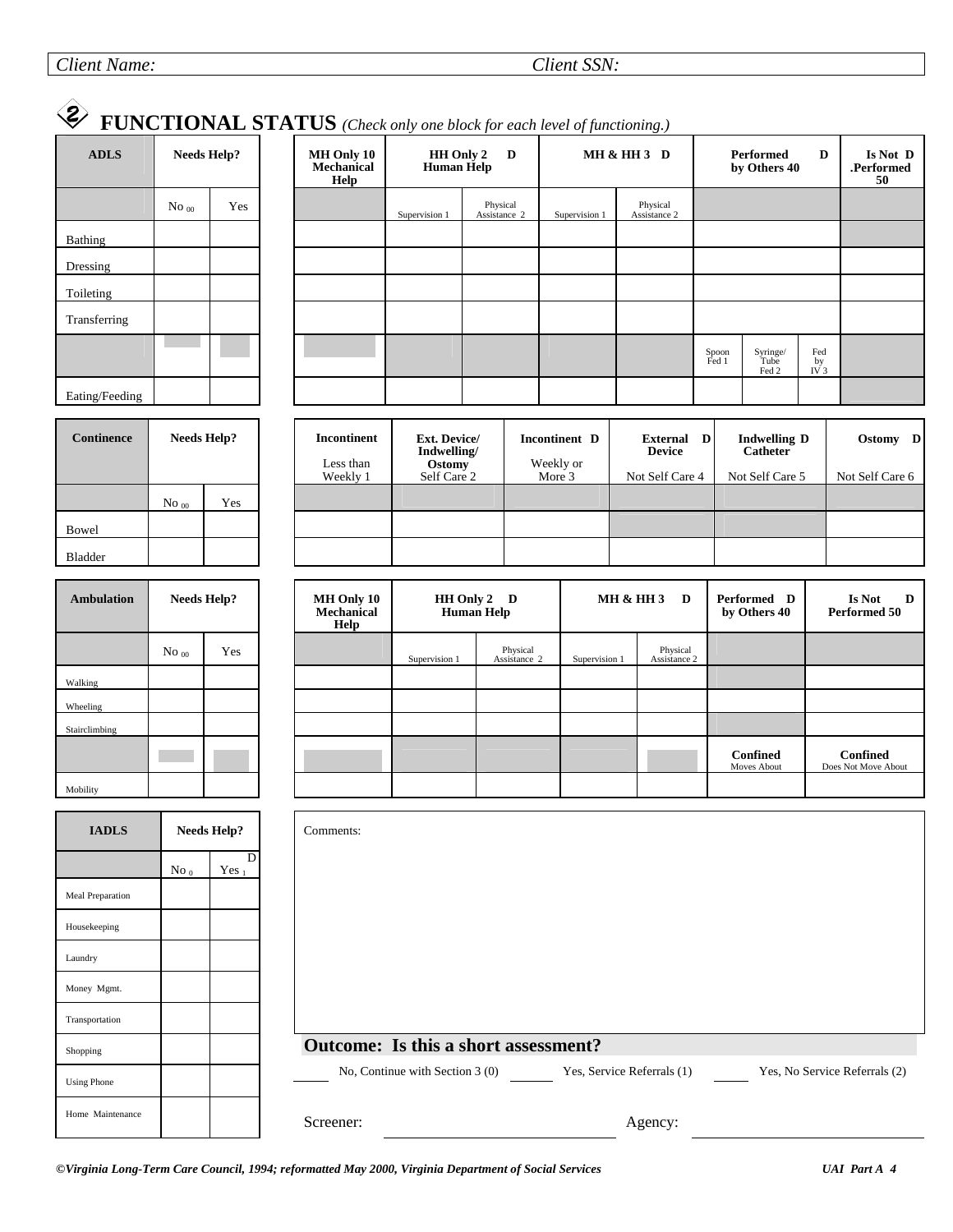# **PHYSICAL HEALTH ASSESSMENT**

|                                     |                                                          | <b>Professional Visits/Medical Admissions</b> |                                                                                                                   |                                        |                                                |                                                                                                                                                                       |  |
|-------------------------------------|----------------------------------------------------------|-----------------------------------------------|-------------------------------------------------------------------------------------------------------------------|----------------------------------------|------------------------------------------------|-----------------------------------------------------------------------------------------------------------------------------------------------------------------------|--|
|                                     | Doctor's Name(s) (List all)                              |                                               | <b>Phone</b>                                                                                                      |                                        | Date of Last Visit                             | <b>Reason for Last Visit</b>                                                                                                                                          |  |
|                                     |                                                          |                                               |                                                                                                                   |                                        |                                                |                                                                                                                                                                       |  |
|                                     |                                                          |                                               |                                                                                                                   |                                        |                                                |                                                                                                                                                                       |  |
|                                     |                                                          |                                               |                                                                                                                   |                                        |                                                |                                                                                                                                                                       |  |
|                                     |                                                          |                                               |                                                                                                                   |                                        |                                                |                                                                                                                                                                       |  |
|                                     |                                                          |                                               | Admission: In the past 12 months have you been admitted to a  for medical or rehabilitation reasons?              |                                        |                                                |                                                                                                                                                                       |  |
| $\bf{No}$ <sub>0</sub>              | Yes $_1$                                                 |                                               | <b>Name of Place</b>                                                                                              |                                        | <b>Admit Date</b>                              | <b>Length of Stay/Reason</b>                                                                                                                                          |  |
|                                     |                                                          | Hospital                                      |                                                                                                                   |                                        |                                                |                                                                                                                                                                       |  |
|                                     |                                                          | <b>Nursing Facility</b>                       |                                                                                                                   |                                        |                                                |                                                                                                                                                                       |  |
|                                     |                                                          | <b>Adult Care Residence</b>                   |                                                                                                                   |                                        |                                                |                                                                                                                                                                       |  |
| No $0$                              | Yes $_1$                                                 |                                               | Do you have any advance directives such as (Who has itWhere is it)?<br>Durable Power of Attorney for Health Care, | Location                               |                                                |                                                                                                                                                                       |  |
|                                     | Other.                                                   |                                               |                                                                                                                   |                                        |                                                |                                                                                                                                                                       |  |
|                                     |                                                          | <b>Diagnoses &amp; Medication Profile</b>     |                                                                                                                   |                                        |                                                |                                                                                                                                                                       |  |
|                                     |                                                          |                                               |                                                                                                                   |                                        |                                                | Do you have any current medical problems, or a known or suspected diagnosis of mental retardation or related conditions,                                              |  |
|                                     |                                                          | such as  (Refer to the list of diagnoses)?    |                                                                                                                   |                                        |                                                |                                                                                                                                                                       |  |
| <b>Current Diagnoses</b>            |                                                          |                                               |                                                                                                                   |                                        | <b>Date of Onset</b>                           | Diagnoses:<br>Alcoholism/Substance Abuse (01)                                                                                                                         |  |
|                                     |                                                          |                                               |                                                                                                                   |                                        |                                                | Blood-Related Problems (02)<br>Cancer (03)<br>Cardiovascular Problems<br>Circulation (04)<br>Heart Trouble (05)                                                       |  |
|                                     |                                                          |                                               |                                                                                                                   |                                        |                                                | High Blood Pressure (06)<br>Other Cardiovascular Problems (07)                                                                                                        |  |
|                                     |                                                          |                                               |                                                                                                                   |                                        |                                                | Dementia<br>Alzheimer's (08)                                                                                                                                          |  |
|                                     |                                                          |                                               |                                                                                                                   |                                        |                                                | Non-Alzheimer's (09)<br><b>Developmental Disabilities</b><br>Mental Retardation (10)                                                                                  |  |
|                                     | <b>Enter Codes for 3 Major, Active</b>                   | $\textbf{None}_{00}$                          | DX1                                                                                                               | DX <sub>2</sub>                        |                                                | <b>Related Conditions</b><br>DX3<br>Autism $(11)$                                                                                                                     |  |
| Diagnoses:                          |                                                          |                                               |                                                                                                                   |                                        |                                                | Cerebral Palsy (12)<br>Epilepsy (13)                                                                                                                                  |  |
|                                     | <b>Current Medications</b><br>(Include Over-the-Counter) |                                               | Dose, Frequency, Route                                                                                            |                                        | <b>Reason(s)</b> Prescribed                    | Friedreich'a Ataxia (14)<br>Multiple Scierosis (15)<br>Muscular Dystrophy (16)<br>Spina Bifida (17)<br>Digestive/Liver/Gall Bladder (18)<br>Endocrine (Gland)Problems |  |
| 1.<br>2.                            |                                                          |                                               |                                                                                                                   |                                        |                                                | Diabetes (19)<br>Other Endocrine Problem (20)                                                                                                                         |  |
| $\overline{3}$ .                    |                                                          |                                               |                                                                                                                   |                                        |                                                | Eye Disorders (21)<br>Immune System Disorders (22)                                                                                                                    |  |
| $\overline{4}$ .                    |                                                          |                                               |                                                                                                                   |                                        |                                                | Muscular/Skeletal<br>Arthritis/Rheumatoid Arthritis (23)<br>Osteoporosis (24)                                                                                         |  |
| 5.                                  |                                                          |                                               |                                                                                                                   |                                        |                                                | Other Muscular/Skeletal Problems<br>(25)                                                                                                                              |  |
| 6.                                  |                                                          |                                               |                                                                                                                   |                                        |                                                | Neurological Problems<br>Brian Trauma/Injury (26)                                                                                                                     |  |
| 7.                                  |                                                          |                                               |                                                                                                                   |                                        |                                                | Spinal Cord Injury (27)<br>Stroke (28)<br>Other Neurological Problems (29)                                                                                            |  |
| 8.                                  |                                                          |                                               |                                                                                                                   |                                        |                                                | <b>Psychiatric Problems</b><br>Anxiety Disorder (30)                                                                                                                  |  |
| 9.                                  |                                                          |                                               |                                                                                                                   |                                        |                                                | Bipolar (31)<br>Major Depression (32)                                                                                                                                 |  |
| 10.                                 |                                                          |                                               |                                                                                                                   |                                        |                                                | Personality Disorder (33)<br>Schizophrenia (34)                                                                                                                       |  |
| Total No. of<br><b>Medications:</b> |                                                          | (If 0, skip to<br><b>Sensory Function</b> )   | Total No. of Tranquilizer/Psychotropic Drugs:                                                                     |                                        |                                                | Other Psychiatric Problems (35)<br><b>Respiratory Problems</b><br>Black Lung (36)<br>COPD(37)<br>Pneumonia (38)<br>Other Respiratory Problems (39)                    |  |
|                                     |                                                          | Do you have any problems with medicine(s)?    |                                                                                                                   | How do you take your medications?      |                                                | Urinary/Reproductive Problems<br>Renal Failure (40)                                                                                                                   |  |
| $No_0$                              | Yes $_1$                                                 |                                               |                                                                                                                   | Without assistance 0                   |                                                | Other Urinary / Reproductive (41)<br>All Other Problems (42)                                                                                                          |  |
|                                     |                                                          | Adverse reactions/allergies                   |                                                                                                                   | Administered/monitored by lay person 1 |                                                |                                                                                                                                                                       |  |
|                                     |                                                          | Cost of medication<br>Getting to the pharmacy |                                                                                                                   | staff <sub>2</sub>                     | Administered/monitored by professional nursing |                                                                                                                                                                       |  |
|                                     |                                                          | Taking them as instructed/prescribed          | Describe help:                                                                                                    |                                        |                                                |                                                                                                                                                                       |  |
|                                     |                                                          | Understanding directions/schedule             | Name of helper:                                                                                                   |                                        |                                                |                                                                                                                                                                       |  |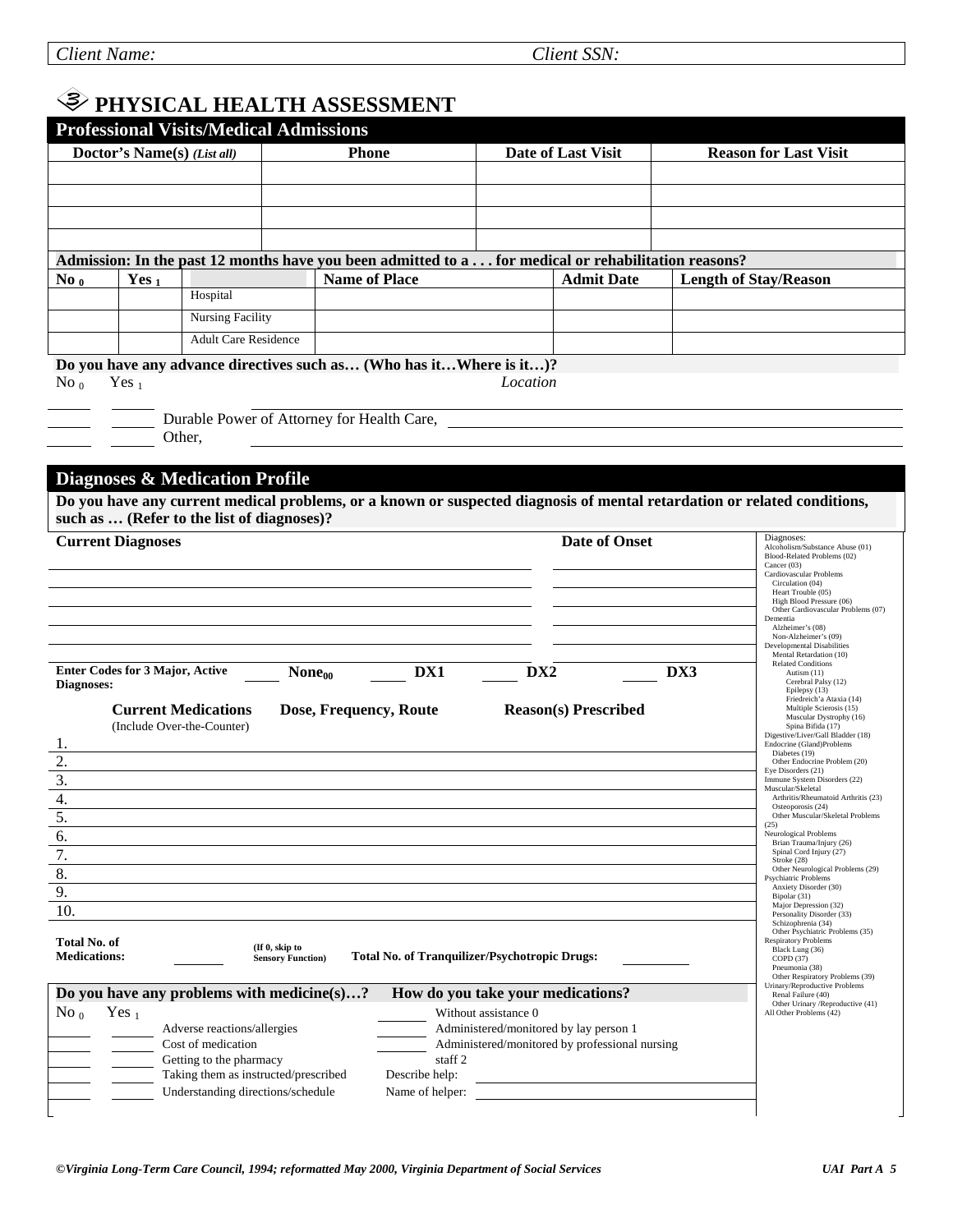#### **Sensory Functions**

|         | How is your vision, hearing, and speech? |                   |                                         |                    |                   |
|---------|------------------------------------------|-------------------|-----------------------------------------|--------------------|-------------------|
|         | No Impairment $0$                        | Impairment        |                                         | Complete Loss $_3$ | Date of Last Exam |
|         |                                          |                   | Record Date of Onset/Type of Impairment |                    |                   |
|         |                                          | Compensation $_1$ | No Compensation $_2$                    |                    |                   |
| Vision  |                                          |                   |                                         |                    |                   |
| Hearing |                                          |                   |                                         |                    |                   |
| Speech  |                                          |                   |                                         |                    |                   |

# **Physical Status**

#### **Joint Motion: How is your ability to move your arms, fingers, and legs?**

Within normal limits or instability corrected  $<sub>0</sub>$ </sub>

- Limited motion  $<sub>1</sub>$ </sub>
- Instability uncorrected or immobile 2

#### **Have you ever broken or dislocated any bones … Ever had an amputation or lost any limbs … Lost voluntary movement of any part of your body?**

| <b>Fractures/Dislocations</b>  | <b>Missing Limbs</b>           | <b>Paralysis/Paresis</b>       |
|--------------------------------|--------------------------------|--------------------------------|
| None 000                       | None 000                       | None 000                       |
| Hip Fracture 1                 | Finger(s)/Toe(s) 1             | Partial 1                      |
| Other Broken Bone(s) 2         | Arm(s) 2                       | Total 2                        |
| Dislocation(s) $3$             | Leg(s) $3$                     | Describe:                      |
| Combination 4                  | Combination 4                  |                                |
| <b>Previous Rehab Program?</b> | <b>Previous Rehab Program?</b> | <b>Previous Rehab Program?</b> |
| No/Not Completed 1             | No/Not Completed 1             | No/Not Completed 1             |
| Yes 2                          | Yes 2                          | Yes 2                          |
| Date of Fracture/Dislocation?  | Date of Amputation?            | <b>Onset of Paralysis?</b>     |
| 1 Year or Less 1               | 1 Year or Less 1               | 1 Year or Less 1               |
| More than 1 Year 2             | More than 1 Year 2             | More than 1 Year 2             |

#### **Nutrition**

| Height: |                                                                                 | Weight: |        |           | Recent Weight Gain/Loss: |          | No <sub>0</sub>                                                                                                                                 | Yes $_1$ |
|---------|---------------------------------------------------------------------------------|---------|--------|-----------|--------------------------|----------|-------------------------------------------------------------------------------------------------------------------------------------------------|----------|
|         | (Inches)                                                                        |         | (lbs.) | Describe: |                          |          |                                                                                                                                                 |          |
|         | Are you on any special diet(s) for medical reasons?                             |         |        |           | $\mathrm{No}_{0}$        | Yes $_1$ |                                                                                                                                                 |          |
| None 0  | Low Fat/Cholesterol 1<br>No/Low Salt 2<br>No/Low Sugar 3<br>Combination/Other 4 |         |        |           |                          |          | Food Allergies<br>Inadequate Food/Fluid Intake<br>Nausea/Vomiting/Diarrhea<br>Problems Eating Certain Foods<br>Problems Following Special Diets |          |
|         | Do you take dietary supplements?                                                |         |        |           |                          |          | Problems Swallowing                                                                                                                             |          |
| None 0  |                                                                                 |         |        |           |                          |          | <b>Taste Problems</b>                                                                                                                           |          |
|         | Occasionally 1                                                                  |         |        |           |                          |          | <b>Tooth or Mouth Problems</b>                                                                                                                  |          |
|         | Daily, Not Primary Source 2                                                     |         |        |           |                          |          | Other:                                                                                                                                          |          |
|         | Daily, Primary Source 3                                                         |         |        |           |                          |          |                                                                                                                                                 |          |
|         | Daily, Sole Source 4                                                            |         |        |           |                          |          |                                                                                                                                                 |          |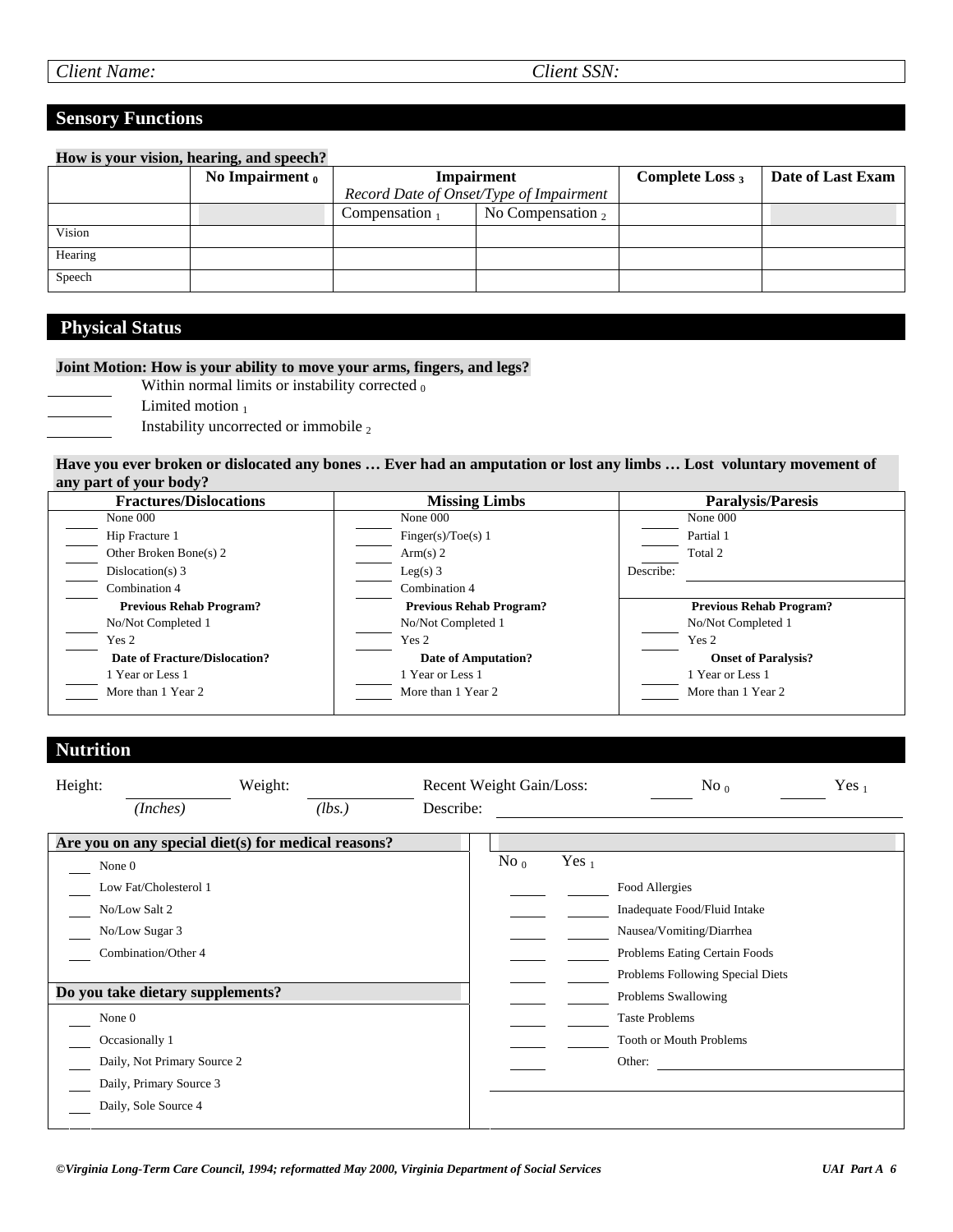### **Current Medical Services**

| Rehabilitation Therapies: Do you get any therapy<br>prescribed by a doctor, such as? |                              | Special Medical Procedures: Do you receive any special<br>nursing care, such as ? |         |                              |                                |
|--------------------------------------------------------------------------------------|------------------------------|-----------------------------------------------------------------------------------|---------|------------------------------|--------------------------------|
| $\mathrm{No}_{0}$                                                                    | Yes <sub>1</sub>             | Frequency                                                                         | No $_0$ | Yes <sub>1</sub>             | Site, Type, Frequency          |
|                                                                                      |                              | Occupational                                                                      |         |                              | <b>Bowel/Bladder Training</b>  |
|                                                                                      |                              | Physical                                                                          |         |                              | Dialysis                       |
|                                                                                      |                              | Reality/Remotivation                                                              |         |                              | Dressing/Wound Care            |
|                                                                                      |                              | Respiratory                                                                       |         |                              | Eye care                       |
|                                                                                      | Speech                       |                                                                                   |         |                              | Glucose/Blood Sugar            |
| Other                                                                                |                              |                                                                                   |         | Injections/IV Therapy        |                                |
|                                                                                      |                              |                                                                                   |         |                              | Oxygen                         |
|                                                                                      | Do you have pressure ulcers? |                                                                                   |         |                              | Radiation/Chemotherapy         |
|                                                                                      | None $0$                     | Location/Size                                                                     |         |                              | Restraints (Physical/Chemical) |
|                                                                                      | Stage I 1                    |                                                                                   |         |                              | <b>ROM Exercise</b>            |
| Stage II <sub>2</sub><br>Stage III 3                                                 |                              |                                                                                   |         | <b>Trach Care/Suctioning</b> |                                |
|                                                                                      |                              |                                                                                   |         | Ventilator                   |                                |
|                                                                                      | Stage IV 4                   |                                                                                   |         |                              | Other:                         |

# **Medical/Nursing Needs**

|  | Based on client's overall condition, assessor should evaluate medical and/or nursing needs. |
|--|---------------------------------------------------------------------------------------------|
|--|---------------------------------------------------------------------------------------------|

| Are there ongoing medical/nursing needs? | No $_0$ | Yes <sub>1</sub> |
|------------------------------------------|---------|------------------|
|------------------------------------------|---------|------------------|

#### **If yes, describe ongoing medical/nursing needs:**

- 1. Evidence of medical instability.<br>2. Need for observation/assessmen
- 2. Need for observation/assessment to prevent destabilization.
- 3. Complexity created by multiple medical conditions.
- 4. Why client's condition requires a physician, RN, or trained nurse's aide to oversee care on a daily basis.

| <b>Comments:</b>                            |               |  |
|---------------------------------------------|---------------|--|
|                                             |               |  |
| Optional: Physician's Signature:<br>Others: | Date:<br>Date |  |

(Signature/Title)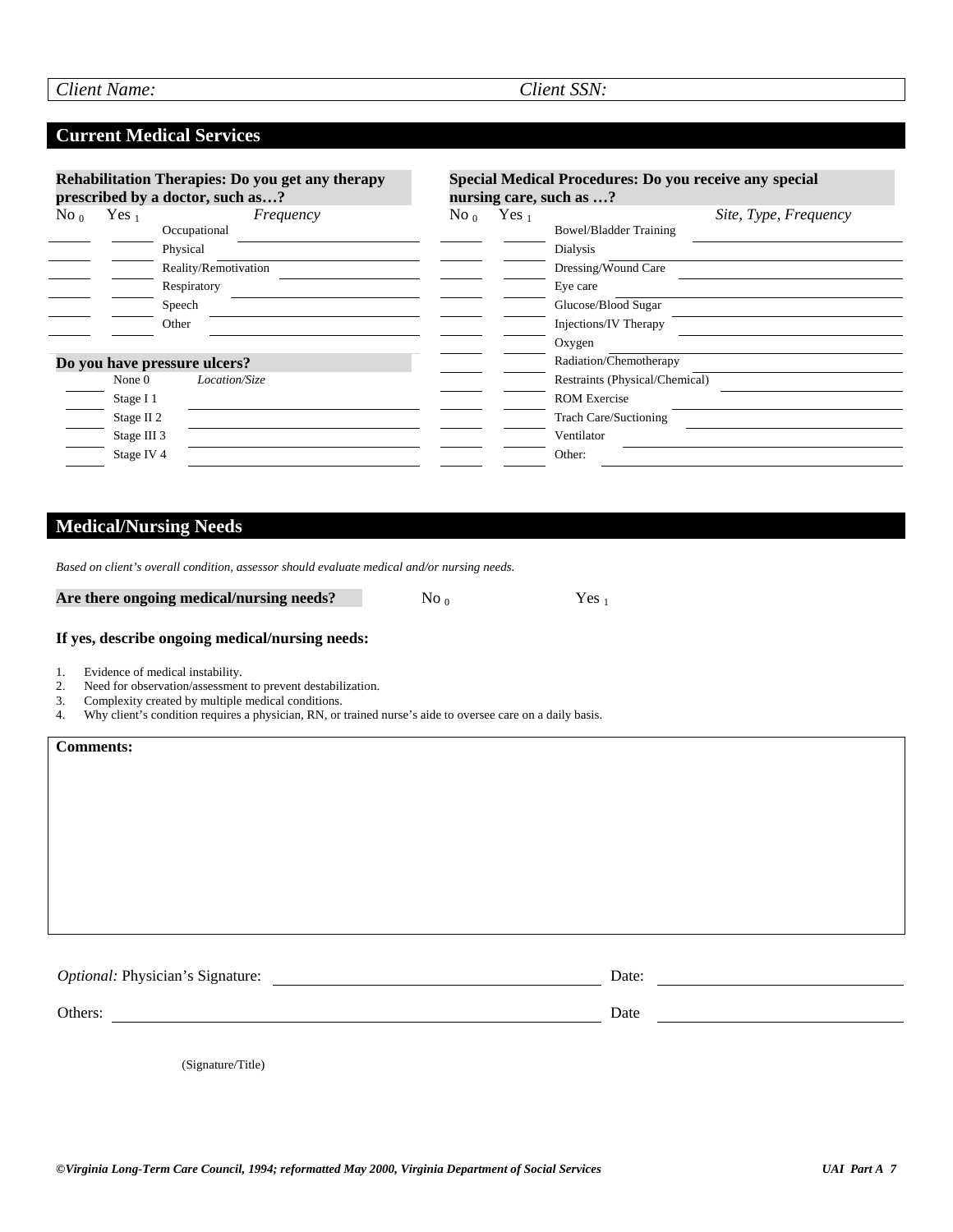No  $_0$  Yes 1 Short-Term Memory Loss? Long-Term Memory Loss? Judgment Problems?  **PSYCHO-SOCIAL ASSESSMENT Cognitive Function Orientation** *(Note: Information in italics is optional and can be used to give a MMSE Score in the box to the right.)*  **Person:** Please tell me your full name (so that I can make sure our record is correct). **Place:** Where are we now (*state, county, town, street/route number, street name/box number*)? *Give the client 1 point for each correct response.*  **Time:** Would you tell me the date today *(year, season, date, day, month)*? Oriented 0 **Spheres affected:**  Disoriented – Some spheres, some of the time 1 Disoriented – Some spheres, all the time 2 Disoriented – All spheres, some of the time 3 Disoriented – All spheres, all of the time 4 Comatose 5 **Recall/Memory/Judgment**  Recall: I am going to say three words. And I want you to repeat them after I am done ( House, Bus, Dog). \* Ask the client to repeat them. Give the client 1 point for each correct response on the first trial.<sup>\*</sup> Repeat up to 6 trials until client can name all 3 words. Tell the client to hold them in his mind because you will ask him again in a minute or so what they are. Attention/ Concentration: *Spell the word "WORLD". Then ask the client to spell it backwards. Give 1 point for each correctly placed letter (DLROW).*  Short-Term: \* Ask the client to recall the 3 words he was to remember. Long-Term: When were you born ( What is your date of birth)? Judgment: If you needed help at night, what would you do? *Optional:* MMSE Score (5) (5) (3) (5) Total: **Note:** Score of 14 or below implies cognitive impairment.

## **Behavior Pattern**

**Does the client ever wander without purpose (trespass, get lost, go into traffic, etc…) or become agitated and abusive?** 

Appropriate 0 Wandering/Passive – Less than weekly 1 Wandering/Passive – Weekly or more 2 Abusive/Aggressive/Disruptive – Less than weekly 3 Abusive/Aggressive/Disruptive – Weekly or more 4 Comatose 5

Type of inappropriate behavior: Source of Information:

#### **Life Stressors**

**Are there any stressful events that currently affect your life, such as …?** 

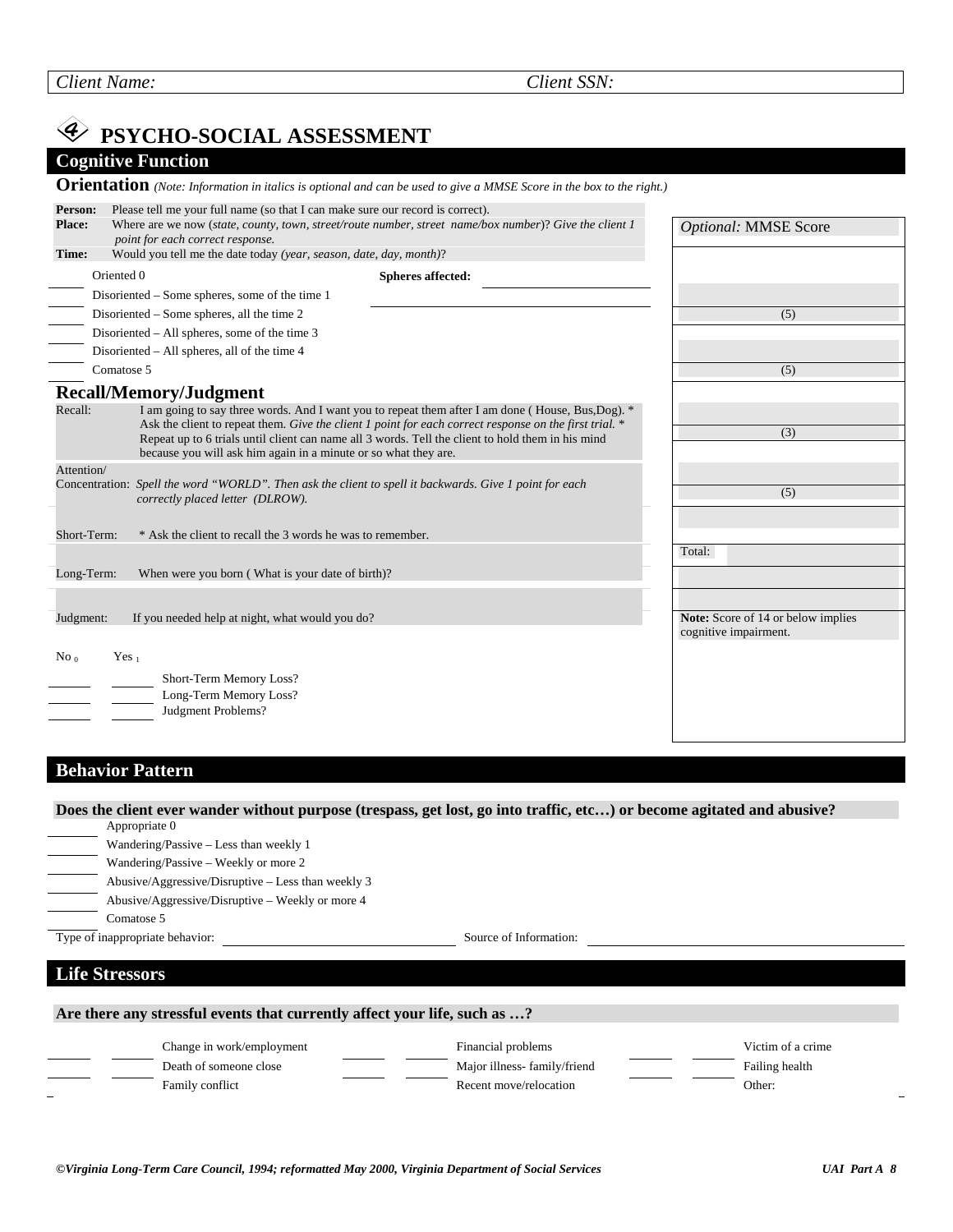|  | Client Name: |
|--|--------------|

 $\perp$ 

### *Client SSN:*

| <b>Emotional Status</b>                                                                                                                            |            |               |           |               |           |
|----------------------------------------------------------------------------------------------------------------------------------------------------|------------|---------------|-----------|---------------|-----------|
| In the past month, how often did you ?                                                                                                             | Rarely/    | Some of       | Often $2$ | Most of       | Unable to |
|                                                                                                                                                    | Never $_0$ | the Time $_1$ |           | the Time $_3$ | Assess 9  |
| Feel anxious or worry constantly about things?                                                                                                     |            |               |           |               |           |
| Feel irritable, have crying spells or get upset over little things?                                                                                |            |               |           |               |           |
| Feel alone and that you don't have anyone to talk to?                                                                                              |            |               |           |               |           |
| Feel like you didn't want to be around other people?                                                                                               |            |               |           |               |           |
| Feel afraid that something bad was going to happen to you and/or<br>feel that others were trying to take things from you or trying to<br>harm you? |            |               |           |               |           |
| Feel sad or hopeless?                                                                                                                              |            |               |           |               |           |
| Feel that life is not worth living  or think of taking your life?                                                                                  |            |               |           |               |           |
| See or hear things that other people did not see or hear?                                                                                          |            |               |           |               |           |
| Believe that you have special powers that others do not have?                                                                                      |            |               |           |               |           |
| Have problems falling or staying asleep?                                                                                                           |            |               |           |               |           |
| Have problems with your appetite  that is, eat too much or too<br>little?                                                                          |            |               |           |               |           |

#### **Comments:**

# **Social Status**

|                     | Are there some things that you do that you especially enjoy?                                                               | Describe                                                                                                         |
|---------------------|----------------------------------------------------------------------------------------------------------------------------|------------------------------------------------------------------------------------------------------------------|
| $No_0$<br>Yes $_1$  |                                                                                                                            |                                                                                                                  |
|                     | With Friends/Family,<br>With Groups/Clubs,<br>Religious Activities,                                                        | and the control of the control of the control of the control of the control of the control of the control of the |
| <b>Children</b>     | How often do you talk with your children family or friends either during a visit or over the phone?<br><b>Other Family</b> | <b>Friends/Neighbors</b>                                                                                         |
| No Children 0       | $\frac{1}{2}$ No Other Family 0                                                                                            | $\frac{1}{2}$ No Friends/Neighbors 0                                                                             |
| Daily 1             | Daily 1                                                                                                                    | Daily 1                                                                                                          |
| Weekly 2            | Weekly 2                                                                                                                   | Weekly 2                                                                                                         |
| Monthly 3           | Monthly 3                                                                                                                  | Monthly 3                                                                                                        |
| Less than Monthly 4 | Less than Monthly 4                                                                                                        | Less than Monthly 4                                                                                              |
| Never 5             | Never 5                                                                                                                    | Never 5                                                                                                          |
|                     | Are you satisfied with how often you see or hear from your children other family and/or friends?                           |                                                                                                                  |
| No <sub>0</sub>     | Yes 1                                                                                                                      |                                                                                                                  |
|                     | ©Virginia Long-Term Care Council, 1994; reformatted May 2000, Virginia Department of Social Services                       | <b>UAI</b> Part A 9                                                                                              |

 $\overline{\phantom{a}}$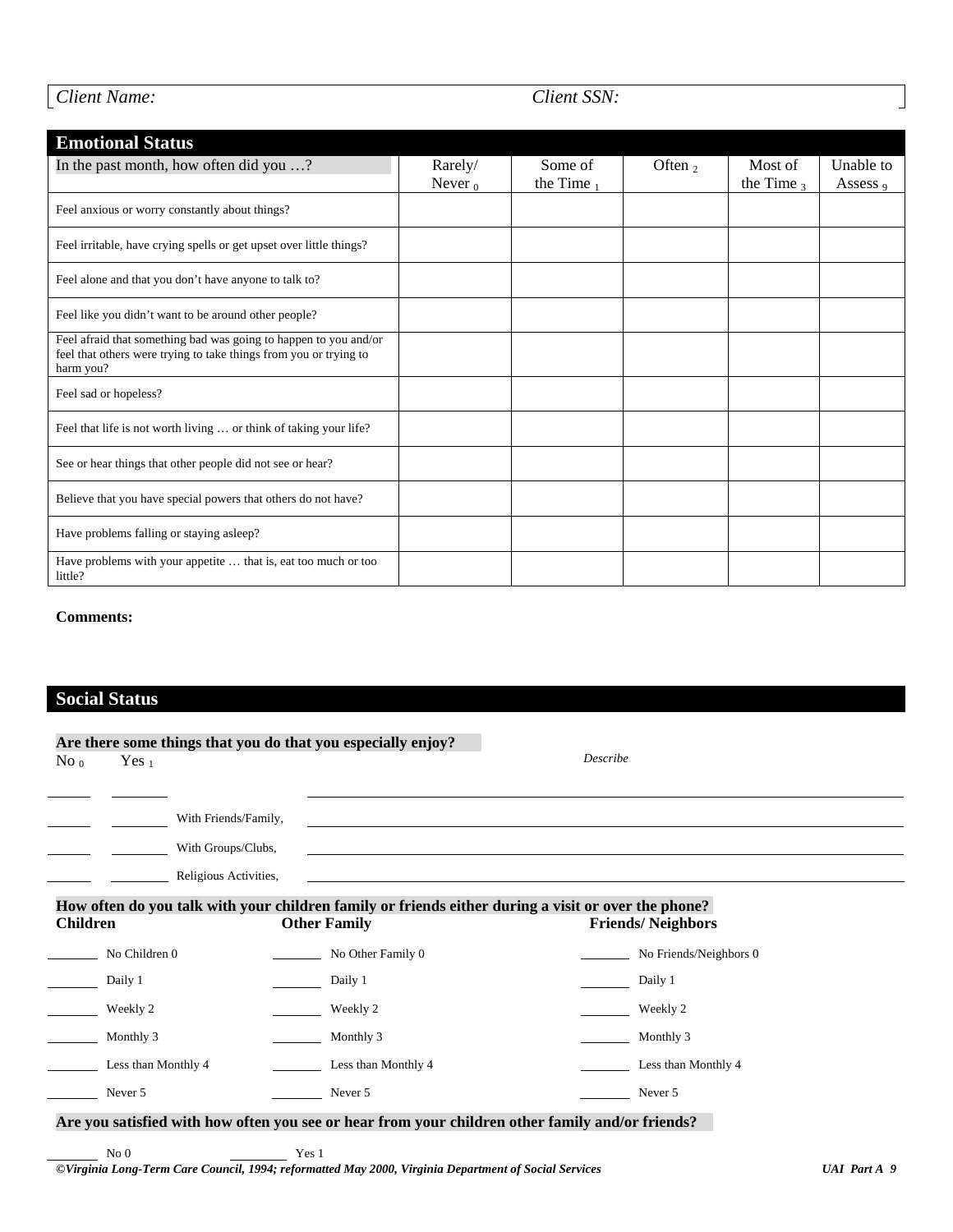# **Hospitalization/Alcohol – Drug Use**

 **Have you been hospitalized or received inpatient/outpatient treatment in the last 2 years for nerves emotional/mental health alcohol or substance abuse problems?**   $N<sub>0</sub>$  Yes 1

| $\sim$ $\prime$<br>$  -$                     |                   |                                                       |
|----------------------------------------------|-------------------|-------------------------------------------------------|
| <b>Name of Place</b>                         | <b>Admit Date</b> | <b>Length of stay/Reason</b>                          |
|                                              |                   |                                                       |
|                                              |                   |                                                       |
|                                              |                   |                                                       |
| Do (did) you ever drink alcoholic beverages? | substances?       | Do (did) you ever use non-prescription, mood altering |
|                                              |                   |                                                       |
|                                              |                   |                                                       |
| At one time, but no longer                   |                   | but no longer 1                                       |
| Currently 2                                  |                   |                                                       |
| How much:                                    |                   |                                                       |
| How often:                                   |                   | How often:                                            |

*If the client has never used alcohol or other non-prescription, mood altering substances, skip to the tobacco question.* 

|                                                                    | Do (did) you ever use alcohol/other<br>mood-altering substances with                                                     | Do (did) you ever use alcohol/other<br>mood-altering substances to help you                                                                       |
|--------------------------------------------------------------------|--------------------------------------------------------------------------------------------------------------------------|---------------------------------------------------------------------------------------------------------------------------------------------------|
| $\mathrm{No}_{0}$<br>Yes <sub>1</sub><br><b>Describe concerns:</b> | No <sub>0</sub><br>Yes $_1$<br>Prescription drugs?<br>OTC medicine?<br>Other substances?<br>Describe what and how often: | No <sub>0</sub><br>Yes $_1$<br>Sleep?<br>Relax?<br>Get more energy?<br>Relieve worries?<br>Relieve physical pain?<br>Describe what and how often: |
|                                                                    |                                                                                                                          |                                                                                                                                                   |

#### **Do (did) you ever smoke or use tobacco products?**

| Never $0$                    |
|------------------------------|
| At one time, but no longer 1 |
| Currently 2                  |
| How much:                    |
| How often:                   |

**Is there anything we have not talked about that you would like to discuss?**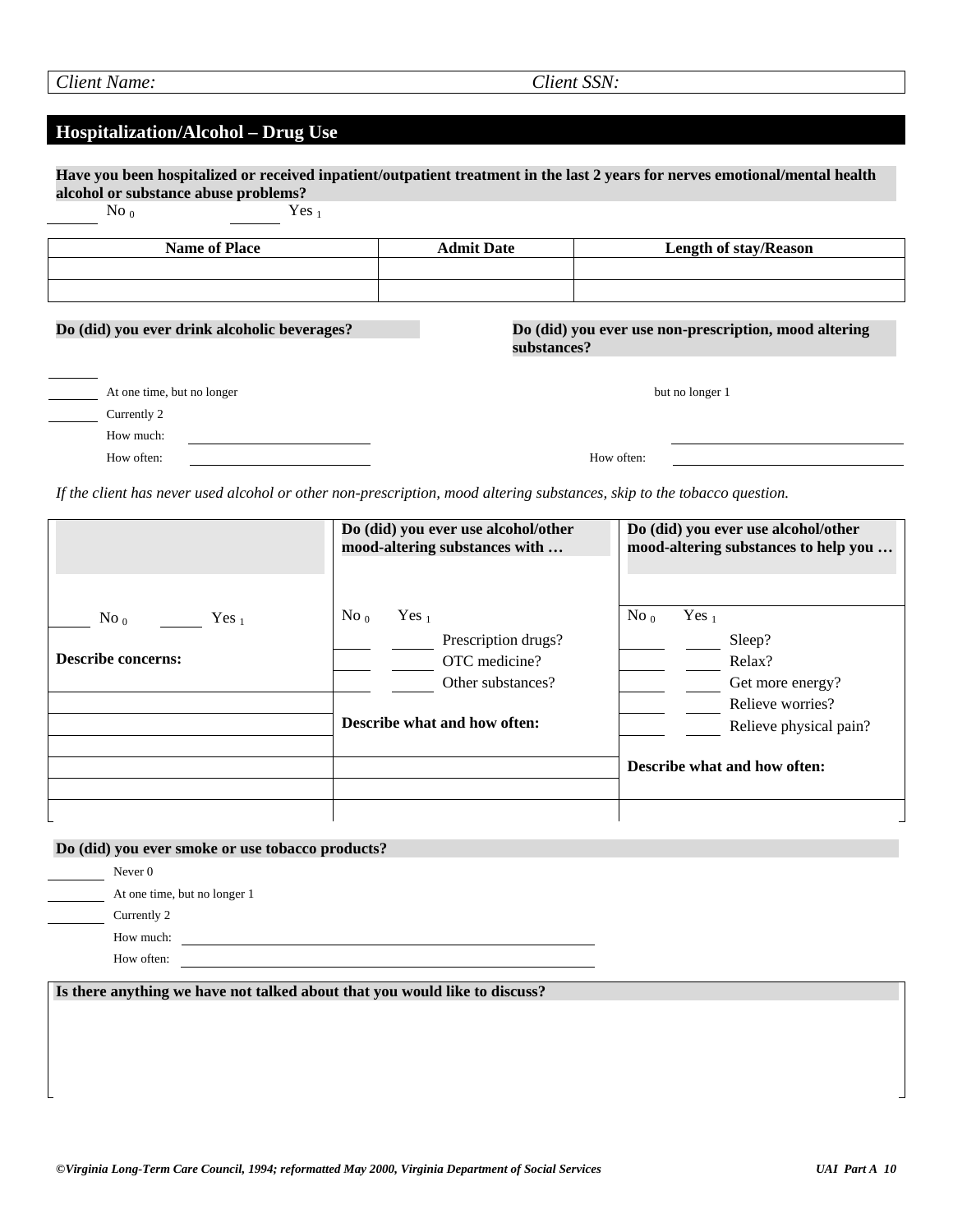| Client Name: |
|--------------|

*Client SSN:* 

# **Assessment Summary**

*Indicators of Adult Abuse and Neglect: While completing the assessment, if you suspect abuse, neglect or exploitation, you are required by Virginia law, Section 63.1- 55.3, to report this to the Department of Social Services, Adult Protective Services.* 

#### **Caregiver Assessment**

| Does the client have an informal caregiver?                     |                  |
|-----------------------------------------------------------------|------------------|
| No $_0$ (Skip to Section on Preferences)                        | Yes <sub>1</sub> |
| Where does the caregiver live?                                  |                  |
| With client 0                                                   |                  |
| Separate residence, close proximity 1                           |                  |
| Separate residence, over 1 hour away 2                          |                  |
| Is the caregiver's help                                         |                  |
| Adequate to meet the client's needs? 0                          |                  |
| Not adequate to meet the client's needs? 1                      |                  |
|                                                                 |                  |
| Has providing care to client become a burden for the caregiver? |                  |
| Not at all 0                                                    |                  |
| Somewhat 1                                                      |                  |
|                                                                 |                  |
| Very much 2                                                     |                  |
|                                                                 |                  |
| Describe any problems with continued caregiving:                |                  |
|                                                                 |                  |
|                                                                 |                  |
|                                                                 |                  |
|                                                                 |                  |
|                                                                 |                  |
|                                                                 |                  |
|                                                                 |                  |
|                                                                 |                  |
|                                                                 |                  |

#### **Preferences**

**Client's preference for receiving needed care:** 

**Family/Representative's preference for client's care:** 

**Physician's comments (if applicable):**